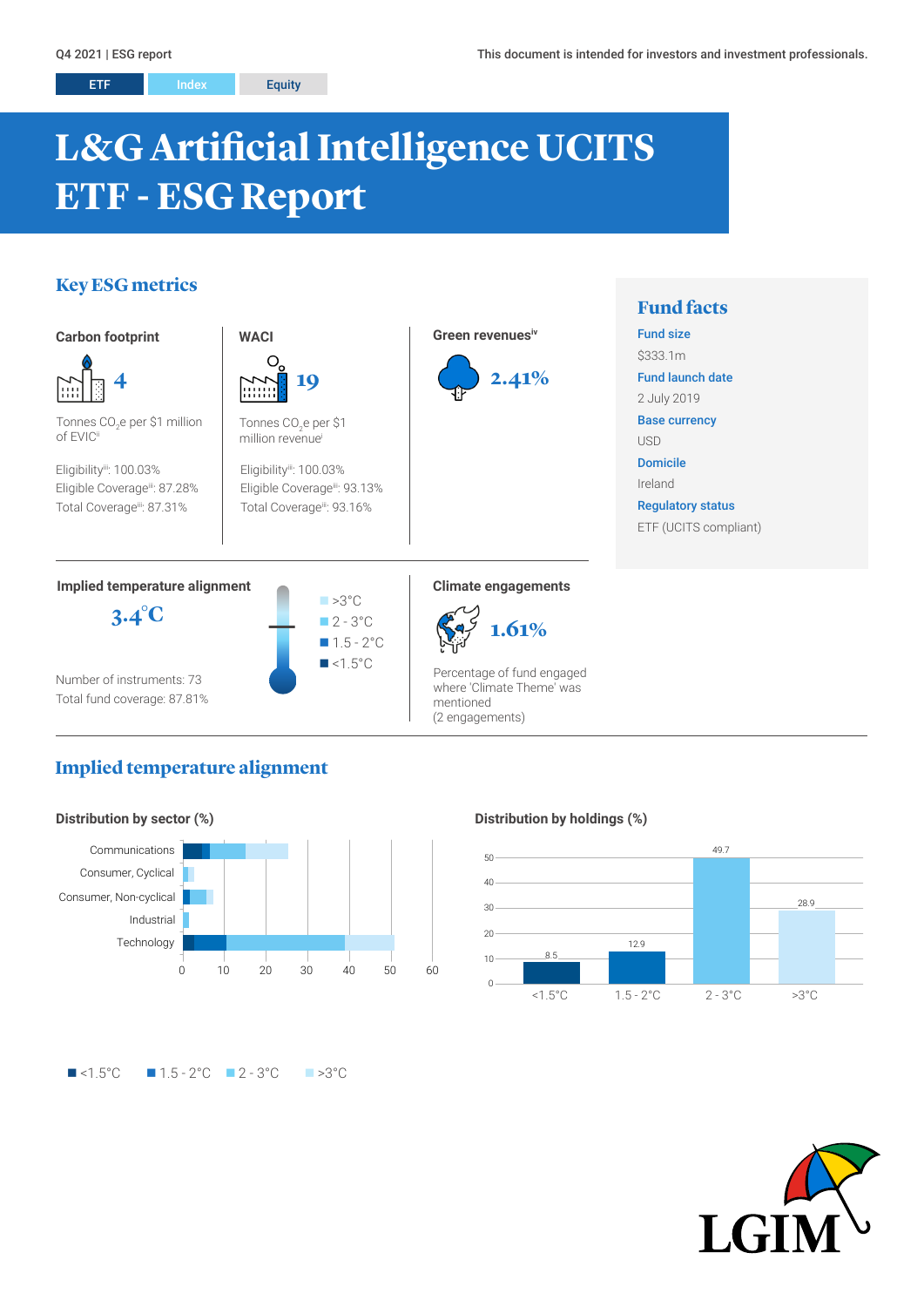# **Engagement (12 month period)v**







#### **Countries (%)**

| United States | 41.9 |
|---------------|------|
| Taiwan        | 41.3 |
| Germany       | 14.0 |
| Hong Kong     | 1.7  |
| Australia     | 0.5  |
| France        | 0.3  |
| China         | 0.2  |
| Poland        |      |

#### **Sectors (%)**

| $\blacksquare$ Technology  | 78.5  |
|----------------------------|-------|
| Communications             | 11.5  |
| Consumer, Cyclical         | 74    |
| Consumer, Non-cyclical 2.1 |       |
| Industrial                 | (0.5) |
|                            |       |

#### **ISIN rank by % of total footprint**

| ┹              | <b>ISIN name</b>             | %     |  |
|----------------|------------------------------|-------|--|
| 1              | TAIWAN SEMICONDUCTOR MANUFAC | 17.77 |  |
| $\overline{2}$ | <b>MEDIATEK INC</b>          | 15.26 |  |
| 3              | INFINEON TECHNOLOGIES AG     | 13.98 |  |
| $\overline{4}$ | <b>GLOBAL UNICHIP CORP</b>   | 8.30  |  |
| 5              | <b>TESLA INC</b>             | 5.80  |  |
| ↟              | <b>ISIN name</b>             | $\%$  |  |
| 62             | SHOPIFY INC - CLASS A        | 0.02  |  |
| 61             | SPOTIFY TECHNOLOGY SA        | 0.02  |  |
| 60             | <b>AUTODESK INC</b>          | 0.04  |  |
| 59             | <b>INTUIT INC</b>            | 0.04  |  |
| 58             | <b>ETSY INC</b>              | 0.05  |  |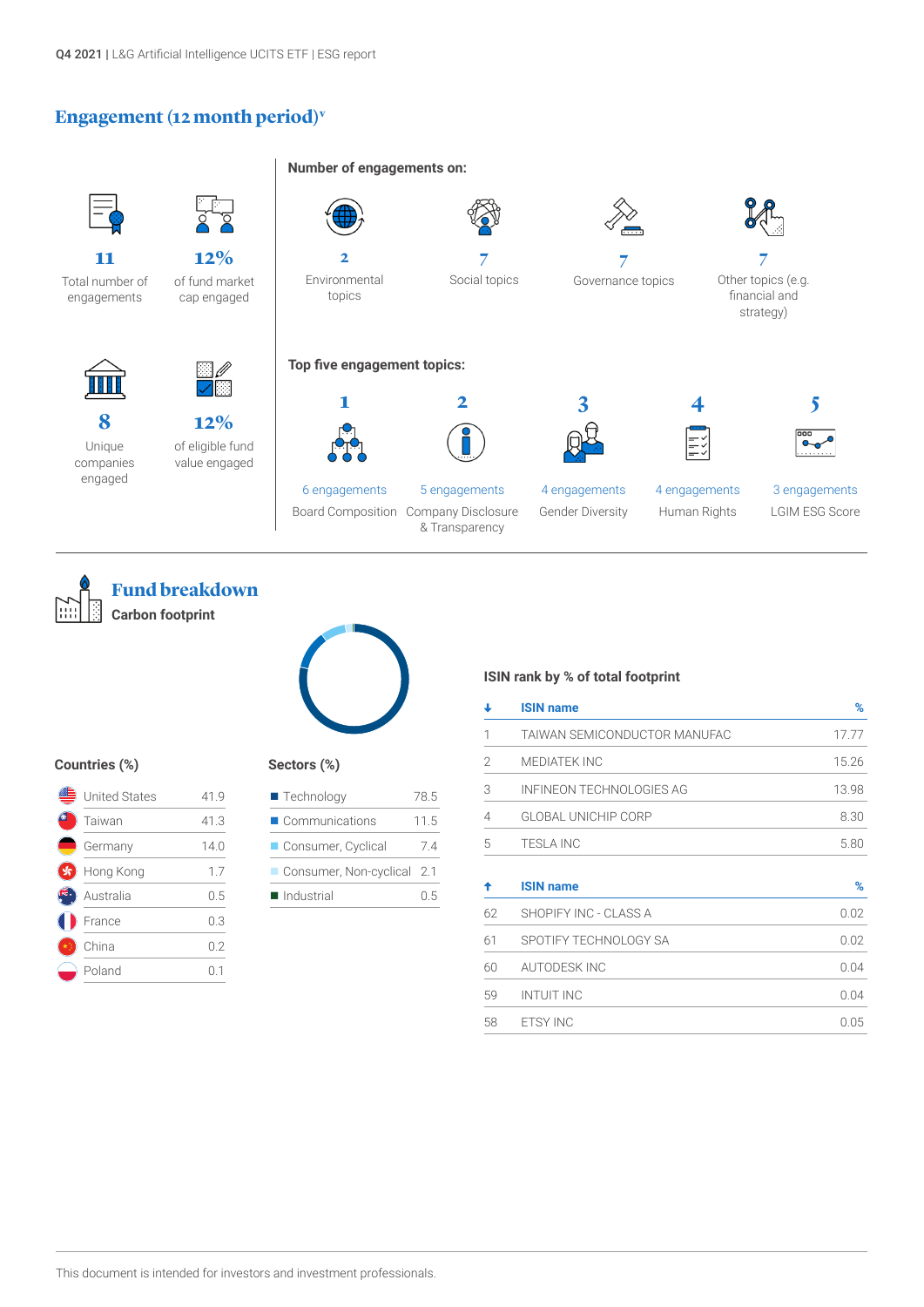



# **Countries (%) Sectors (%)**

| <b>United States</b> | 55.2 |
|----------------------|------|
| Taiwan               | 32.1 |
| Germany              | 7.5  |
| Hong Kong            | 2.7  |
| Poland               | 1.1  |
| Australia            | 0.6  |
| France               | 0.5  |
| China                | 03   |
|                      |      |

| Communications<br>Consumer, Non-cyclical<br>Consumer, Cyclical | $\blacksquare$ Technology | 72.5  |
|----------------------------------------------------------------|---------------------------|-------|
|                                                                |                           | 18.2  |
|                                                                |                           | - 5.0 |
|                                                                |                           | 3.2   |
| Industrial<br>11                                               |                           |       |

# **ISIN rank by % of total WACI**

| ┹  | <b>ISIN name</b>             | %     |
|----|------------------------------|-------|
| 1  | TAIWAN SEMICONDUCTOR MANUFAC | 20.71 |
| 2  | INFINEON TECHNOLOGIES AG     | 7.52  |
| 3  | <b>MEDIATEK INC</b>          | 6.61  |
| 4  | <b>GLOBAL UNICHIP CORP</b>   | 4.76  |
| 5  | AMAZON.COM INC               | 3.63  |
| ♠  | <b>ISIN name</b>             | $\%$  |
| 66 | SPOTIFY TECHNOLOGY SA        | 0.01  |
| 65 | SHOPIFY INC - CLASS A        | 0.06  |
| 64 | <b>INTUIT INC</b>            | 0.08  |
| 63 | <b>AUTODESK INC</b>          | 0.09  |
| 62 | <b>ETSY INC</b>              | 0.09  |